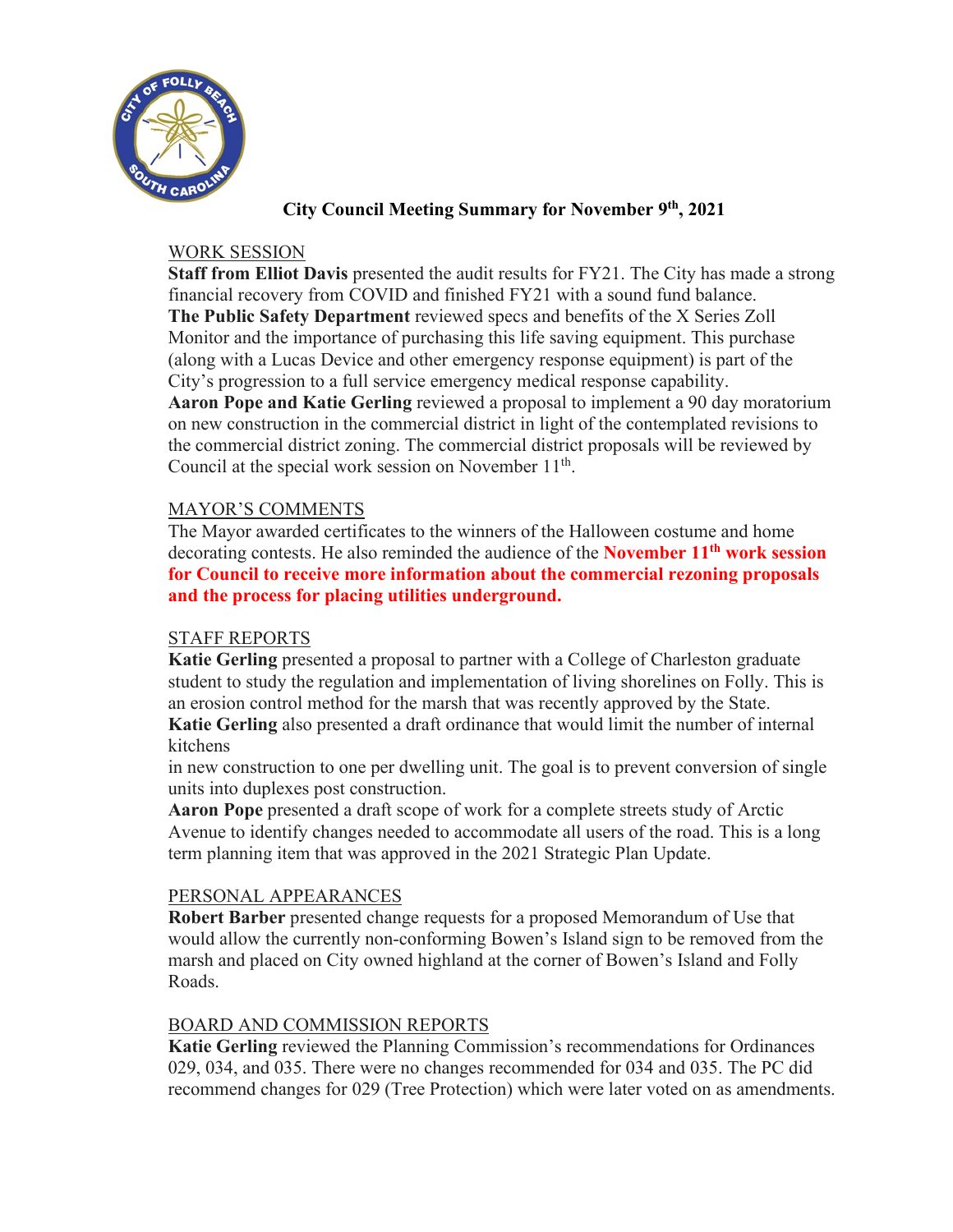## CITIZENS' COMMENTS

 **Connor Sullivan** proposed that the City revisit the prohibition on tattoo parlors that was put in place in the early 2000s.

 **Daryl Bonnette** spoke against the development of 1020 East Erie and questioned the City's tree protection rules and stormwater guidelines for fill. She stressed the negative impacts to her mother's house at 1018 East Eerie.

 **Ed Patillo** spoke against the development of 1020 and the stormwater guidelines for fill. He stressed the negative impacts of the fill on the lot.

 **Mary Hadley Knapp** spoke against the development of 1020 East Erie, in particular the effects of the fill and retaining wall on the flow of water from tidal surges and other flood events.

### OLD BUSINESS

**Ordinance 30-21:** This ordinance will require SCDMV registrations to be shown as proof of ownership for parking decals, require the registrations as proof of residency, and require residents to pay any outstanding parking tickets prior to receiving residential parking decals. Additionally, the revised ordinance will allow the vehicles of family members in the same household to count as personal vehicles of the person applying for the permit and require a lease of at least 90 days to show residency for renters. *The Ordinance Passed Second Reading.*

**Ordinance 32-21:** This ordinance rolled back the mil rate of the FY22 budget to account for increased property values assigned as a result of the latest five-year reassessment. *The Ordinance Passed Second Reading*.

**Ordinance 33-21:** This ordinance changes the rental registration date to be due on June 1 instead of February 1 to match the extension of the business license year from January 1 to May 1. *The Ordinance Passed Second Reading*.

#### NEW BUSINESS

**Ordinance 29-21:** This ordinance will create new tree protection rules to require mitigation for nonprotected species, further define construction protection measures for protected trees, and strengthen permit requirements. *The Ordinance Passed First Reading and Was Made Pending.*

**Ordinance 34-21:** This ordinance (paired with Ordinance 35-21) will close a potential loophole to prohibit non substantial improvements of existing structures to exceed the maximum square footage or create other types of non conformities. *The Ordinance Passed First Reading.*

**Ordinance 35-21:** This ordinance (paired with Ordinance 34-21) will close a potential loophole to prohibit non substantial improvements of existing structures to exceed the maximum square footage or create other types of non conformities. *The Ordinance Passed First Reading.*

**Ordinance 36-21:** This ordinance will repeal the City's business license ordinance and replace it with the new statewide standardized ordinance. Specific amendments and related changes to other sections of the code will be presented in December. *The Ordinance Passed First Reading.*